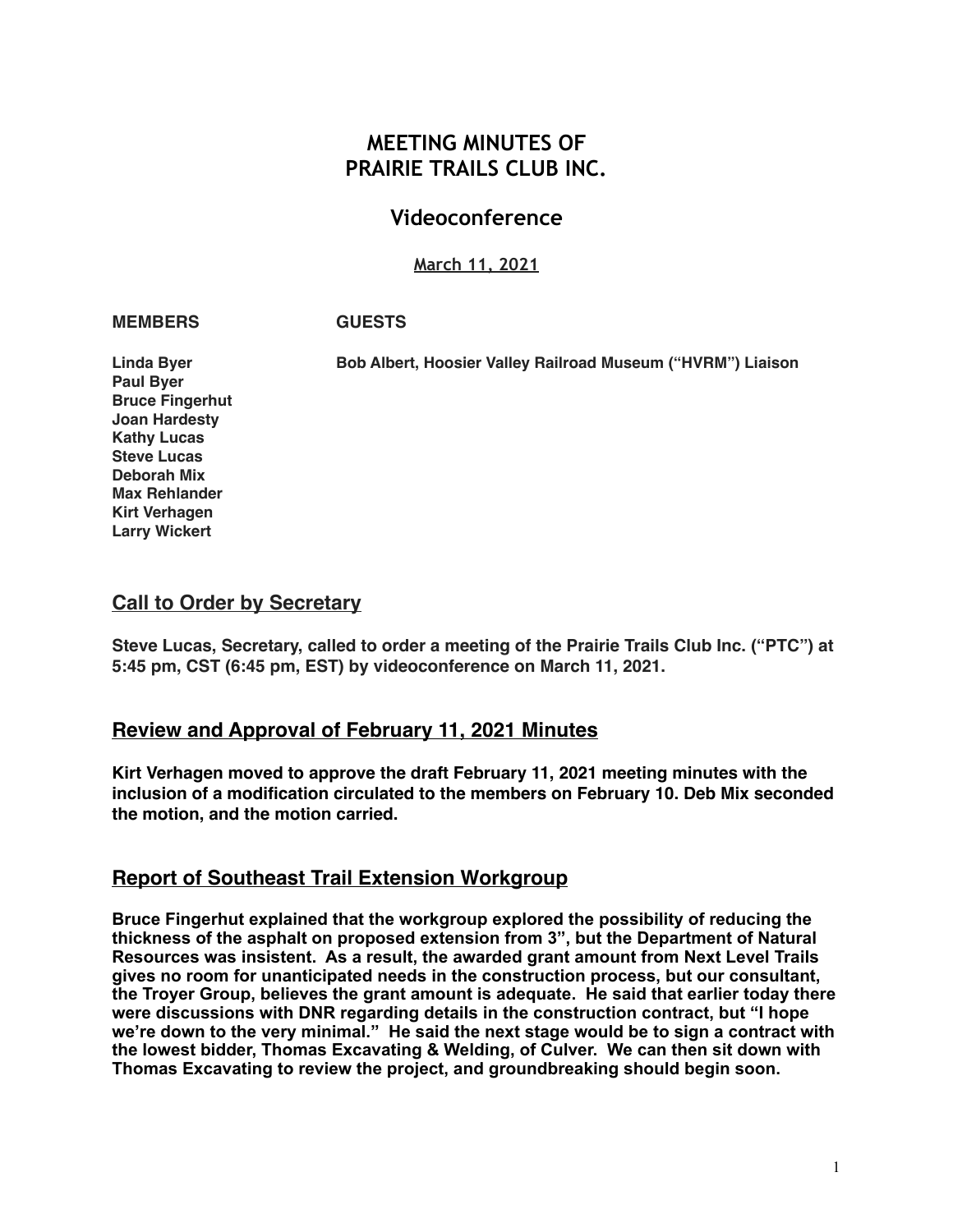**Kathy Lucas said she was recently informed one of the details to obtain funding for the construction stage of the NLT grant was a reconciliation of payments made in the design stage. All payments were to the Troyer Group and were referenced in monthly Treasurer Reports. She has prepared a reconciliation and forwarded it to Carolla Heilstedt.** 

**Jerry Gurrado, Executive Director of SCILL, recently informed the PTC that students have completed a second bike rack. Carolla will deliver the rack for powder coating and placement on the trail extension. Kathy reminded members the rack is one of two promised as part of our NLT match.** 

**Deb suggested a possible funding source for trail development is an AARP Community Challenge grant, and she forwarded the grant information to Kathy during the meeting.** 

## **Report of Northwest Trail Extension Workgroup**

**Steve said North Judson attorney Justin Schramm emailed him regarding efforts to write a notice of intent to advance PTC efforts to extend the trail through and northwest of town. Schramm indicated he is also communicating with the Midwest and Bluegrass Railroad that is purchasing the active line from the town. Schramm said he hopes to find a way forward that is satisfactory to both the PTC and the M&B Railroad.** 

**Steve expressed appreciation to the Rails-to-Trails Conservancy staff and volunteers for sharing expertise and offering possible models for trail easements in association with an active rail line. He added that Bruce is exploring what might be alternative routes for a northwest trail extension. He noted that Max Rehlander previously offered a possible pathway a northwest extension could follow through North Judson. Steve said, "Going northwest, the geography is pretty complex." Bruce suggested another possibility was to seek an additional southeast trail extension to the Pulaski County line. The NLT grant process gives priority to projects that extend visionary trails in both directions.**

# **Report of Nonprofit and Not-for-Profit Filings**

**Kathy said Marty Lucas has made the semi-annual filing with the Indiana Secretary of State that is required to maintain our nonprofit status. She thanked Marty for his effort and for donating the filing fee on behalf of the PTC.** 

**Kathy said she also prepared and completed an IRS online form for our annual filing of not-for-profit status at the Federal level. But as a result of the COVID-19 pandemic, the IRS is significantly behind in its review of filings.**

## **Update on Bass Lake Festival 5K Run-Walk**

**With Carolla's absence, this item was deferred until the April membership meeting.**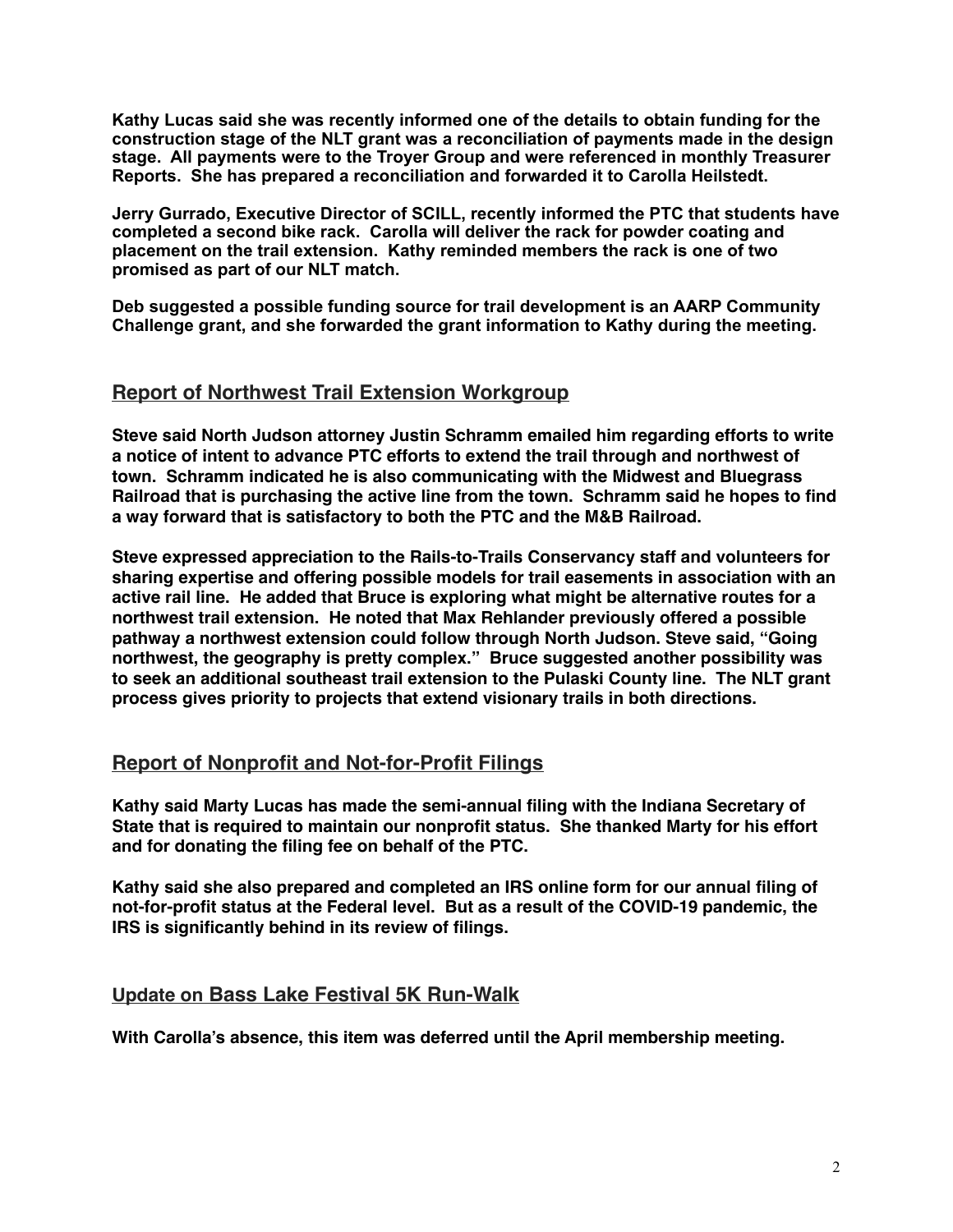# **Review and Approval of Treasurer's Report including Report of Restricted and Unrestricted Funds**

**Kathy provided the Treasurer's Report with Report of Restricted and Unrestricted Funds as follows:**

| <b>Treasurer's Report</b>                                                                                                                                           |                        |             |
|---------------------------------------------------------------------------------------------------------------------------------------------------------------------|------------------------|-------------|
| March 11, 2021                                                                                                                                                      |                        |             |
|                                                                                                                                                                     |                        |             |
| FIRST FARMERS BANK & TRUST (FFBT)                                                                                                                                   |                        |             |
| Balance forward from 2/11/21                                                                                                                                        |                        | \$54,864.10 |
| <b>INCOME</b>                                                                                                                                                       |                        |             |
| 2/22/21 Amazon Smile donation<br>2/22/21 M & K Brown Donation honoring Dale Grube<br>3/05/21 Dorothy Grubs: Donations *<br>$\begin{array}{ccc} u & & u \end{array}$ | 8.95<br>50.00<br>95.00 |             |
| Total Income                                                                                                                                                        | 153.95                 | 55,018.05   |
| <b>EXPENSES</b>                                                                                                                                                     |                        |             |
| $-0-$                                                                                                                                                               |                        |             |
| <b>Total Expenses</b>                                                                                                                                               | $(-0-)$                |             |
| Ending FFBT balance as of 3/11/21                                                                                                                                   |                        | \$55,018.05 |
|                                                                                                                                                                     |                        |             |
|                                                                                                                                                                     |                        |             |
|                                                                                                                                                                     |                        |             |
|                                                                                                                                                                     |                        |             |
| /s/Kathleen Lucas, Treasurer                                                                                                                                        |                        |             |
|                                                                                                                                                                     |                        |             |

**She expressed notes of appreciation for the donations by Dorothy Grube and by others made in memory of Dale Grube. She also referenced modest continuing contributions**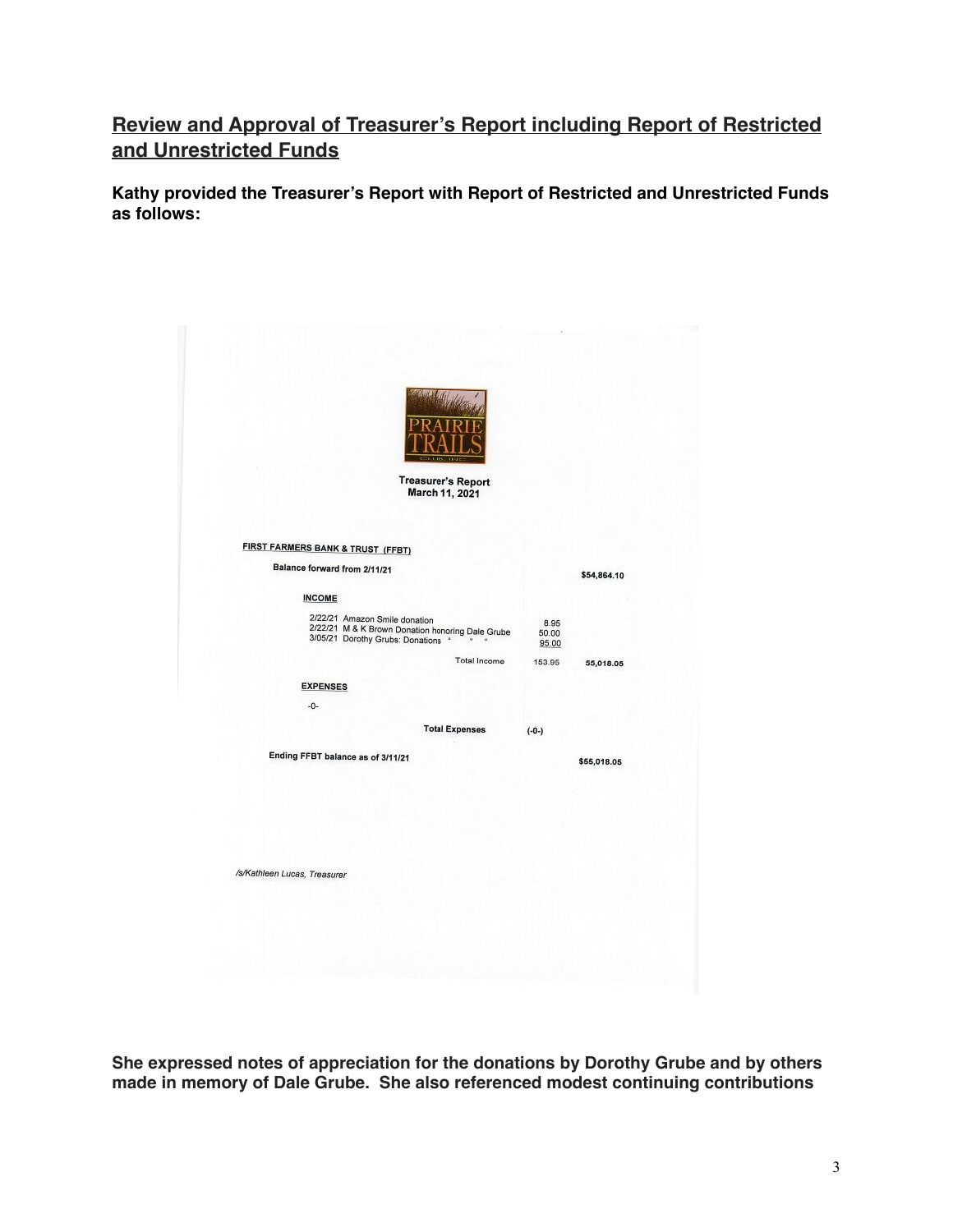**from Amazon Smile. All of these amounts were included as Unrestricted Funds. Kathy said no expenses were paid since the February meeting.** 

### **RESTRICTED GRANTS/DONATIONS**

| Luminous Fund Grant 2 (2018)       | Signage BLS (incl. "You are Here")   | 4.124.94                         |                                   |
|------------------------------------|--------------------------------------|----------------------------------|-----------------------------------|
| Luminous Fund Grant 3 (2019)       | <b>Matching NLT Grant</b>            | 1,740.44                         |                                   |
| Luminous Fund Grant 4 (2020)       | Northwest extension                  | 5,000.00                         |                                   |
| <b>Hardesty Memorial Grant</b>     | Wayfinding/Hist. ET Signage          | 6,911.50                         |                                   |
| <b>Hardesty Memorial Grant</b>     | <b>Matching NLT Grant</b>            | 1,740.44                         |                                   |
| PTC account commitment             | <b>Matching NLT Grant</b>            | 1,738.43                         |                                   |
| Marshall County Horse Ass'n        | Bench (NLT Grant-Location TBD)       | 350.00                           |                                   |
| Indiana Greenways Foundation       | <b>Matching NLT Grant</b>            | 1,379.44                         |                                   |
| Lucas lakehouse quests             | Future Vision/website update         | 700.00                           |                                   |
| Next Level Trails Grant (NLT-1-07) | 1st Installment for trail extension. | 16,592.00                        |                                   |
| Mitchel-Kane                       | Northwest extension                  | 4,000.00                         |                                   |
| Stalbrink donation                 | Scholarship (or "most needed use")   | 100.00                           |                                   |
| Blais/Vlaming                      | Bench for trailhead $@$ 450/210      | 350.00                           |                                   |
| <b>McMillin</b>                    | Bench for trailhead $@$ 450/210      | 350.00                           |                                   |
| <b>KVREMC</b>                      | <b>Bike Racks</b>                    | 1,500.00                         |                                   |
|                                    | <b>Total Restricted</b>              | 46,937.19                        |                                   |
| <b>SUMMARY OF ACCOUNTS</b>         | TOTAL<br>\$55,018.05                 | <b>RESTRICTED</b><br>\$46,937.19 | <b>UNRESTRICTED</b><br>\$8,080.86 |

**As of March 11, 2021 /s/ Kathleen Lucas, Treasurer** 

**Bruce moved to approve without amendment the Treasurer's Report with the PTC Report of Restricted and Unrestricted Funds. Deb seconded the motion. The motion carried.**

## **Update on In-Scale Model of Our Solar System Initiative ("OSSIS Project")**

**Steve said the In-Scale Model of Our Solar System workgroup, which is being chaired by Jessica Martinović of the Starke County Community Foundation, met on February 25 to continue advancing this initiative. Jessica is stepping down from the Foundation and will be seriously missed.**

**The initiative will likely be branded the "OSSIS Project". The workgroup determined to work with OTES to develop ten signs identifying models of the heavenly bodies to be placed along the Erie Trail. It was agreed that Marty Lucas would design a proof for the model Mars sign. The Mars proof was attached to the email sent to PTC members and friends.** 

**The OSSIS Project workgroup is hopeful that the PTC will host the project on our website with QR connectivity. Our webmaster, Steve Antisdel at Precept Partners, indicated "a long page (with an overview of the entire trail representation) would be easy to navigate on a smartphone. The QR code that starts at the trail head should point to that overview." Yancy Lucas, who with Susan Byer did design work on our current trail brochure, said that for a small volunteer non-for-profit like ours, a single QR code for all ten signs could suffice. It would be easier to keep straight, require less frequent amendments than**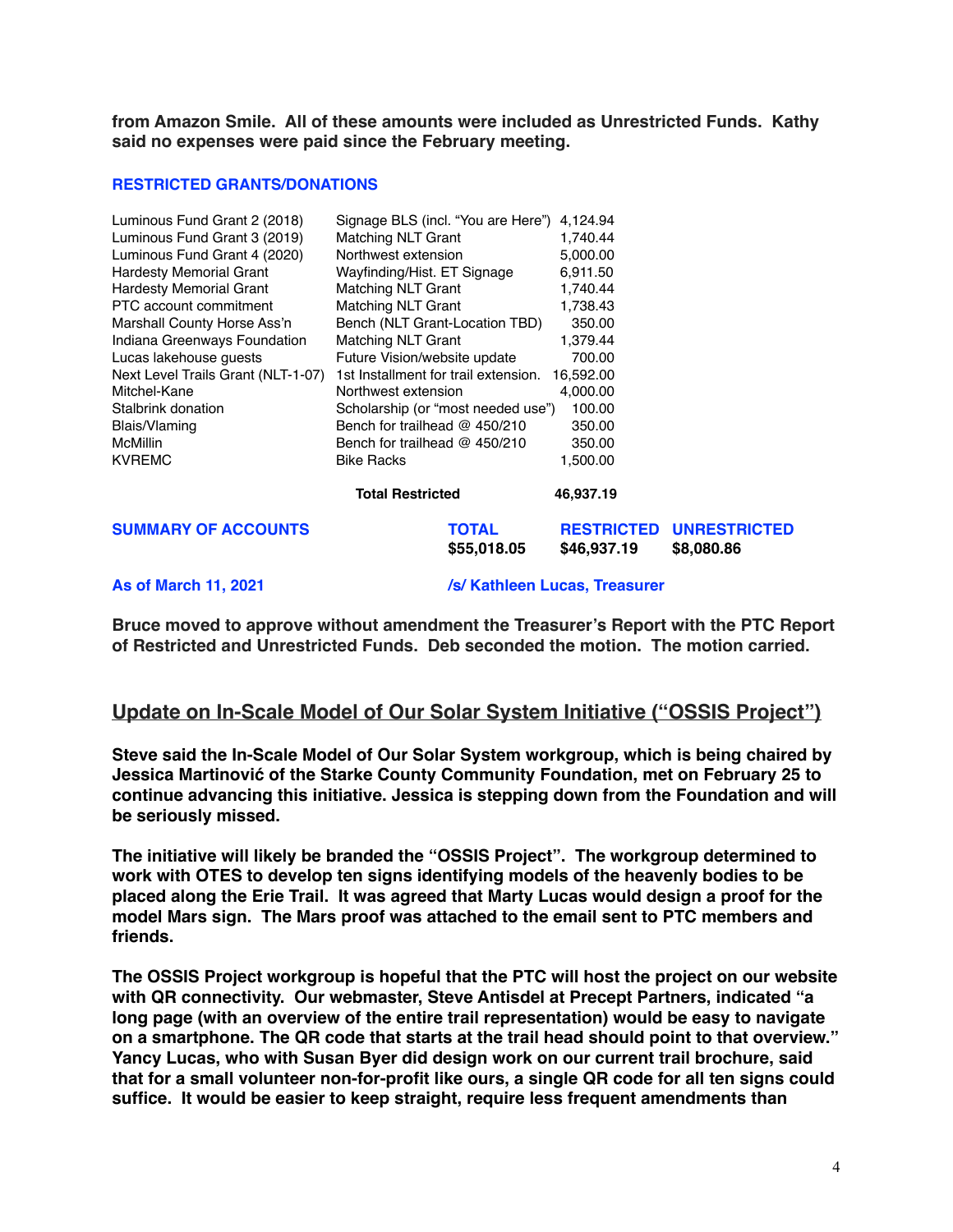**would ten separate QR codes, and be less expensive. After the southeast trail extension is finalized and the ten OSSIS models set, Yancy said he could help update our online map and the brochure.**

**Steve said he thought the design for the Mars model looked wonderful—is well executed, informative, and artistic. This sign and the predominant signs would be equilateral trapezoids. "That's distinctive and should be easily distinguishable from other signs along the trail. One aspect that gives me pause is the points formed by the four corners of the trapezoid—and particularly those on the top which would be acute. We've used rounded corners on our signage to make them more durable and less inclined to cause injury to trail users." Perhaps the OSSIS Workgroup might consider rounded corners. He opened the floor for comments and recommendations. Several members expressed concurrence with the thought that sign corners be rounded.** 

**Kirt moved the PTC to:**

- (1) **endorse placement of the OSSIS project along the Erie Trail at locations acceptable to the Hoosier Valley Railroad Museum; and**
- (2) **approve hosting of the OSSIS Project on the PTC website, including a QR code to serve the ten anticipated trapezoid signs.**

**In addition, he recommended that the OSSIS Workgroup consider causing the corners on the signs to be rounded. Deb seconded the motion, and the motion carried.**

**Following approval of the motion, Bob Albert spoke as HVRM Liaison. He said the HVRM Board has already reviewed this initiative and is agreeable to placement of the models along the Erie Trail as the OSSIS Workgroup and the PTC select. The Sun model is a unique situation, and the HVRM and Starke County Community Foundation are working on the details for its placement near the Museum. He said the pending sale by North Judson to the M&B Railroad is an important factor.**

## **Elections of PTC Liaison to HVRM and Board Member**

**Steve said that Larry Wickert has agreed to serve as the PTC Liaison to the HVRM and Kirt Verhagen has agreed to fill Brian McMillin's remaining term on the PTC's Board of Directors. Linda Byer was previously our Liaison to the HVRM. Steve thanked Brian and Linda for their service, and he expressed appreciation to Larry and Kirt for accepting new responsibilities within the PTC. Steve asked if anyone else wished to seek either of the two positions or if there were nominations for either position. Hearing no response, he moved to approve Larry as PTC Liaison to the HVRM and to approve Kirt as a Board member with a term that expires at the end of 2021. Kathy seconded the motion, and it was approved.**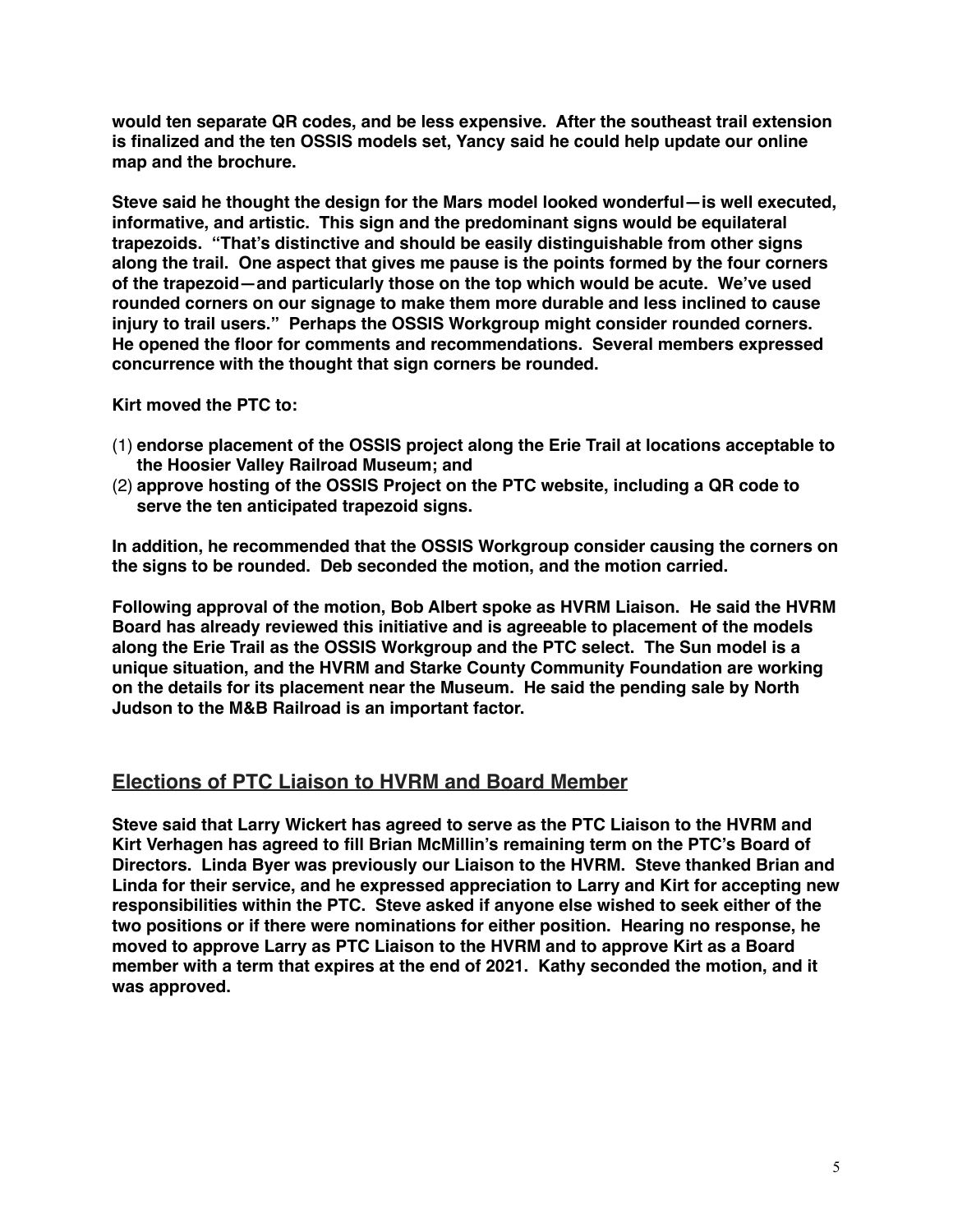# **Informal Review of HVRM Activities**

**Bob Albert reviewed anticipated HVRM activities. He said that due to the pandemic, the Museum is not running Easter trains but hopes to run a regular summer schedule with limited seating to provide social distancing.**

# **Consideration of Signage Proposals to Recognize Pioneer Trail Proponents and for a Small Joint HVRM-PTC Billboard near the US 35 Crossing**

**Bruce reported that Corinne Becknell Lucas assisted Brian and him with development of language to honor and acknowledge persons who were advocates for the Erie Trail and the antecedents to the PTC. He shared the language with Kathy, who expressed support. Bruce asked that the language be distributed to members before the April meeting. He said he hoped the signage could be placed west of US 35 and at the trailhead on Main Street, North Judson. Steve said he was also supportive and suggested that the signs include small logos for the Erie Trail, American Discovery Trail, US Bicycle Route 35, and the Great American Rail-Trail. Without these pioneering efforts, the routes would not be within our community.**

**Bob Albert added that there is interest at the HVRM is developing a small billboard at US 35 to advertise our two organizations and to help identify the location of the Erie Trail. He noted that currently the trail is not obvious from the highway.**

**The membership discussed both of these signage proposals. There was consensus that both had merit, and members encouraged the creation of signage proofs.**

## **Report of Website Upgrades and Protection**

**Steve said Precept Partners reconfigured our online minutes to make those from 2020 and 2021 the most prominent. Steve Antisdel said he "updated the website with a 2021 copyright date to keep it current." Precept Partners also "upgraded the security on the website's Contact Form with reCAPTCHA technology that requires the user to click a check box to confirm they are Not a Robot." Doing so helps "protect the website and email system from 'bot' type attacks and should reduce the incidence of spam (and associated phishing risks) as well."**

## **Maintenance Committee Update**

**Following strong southerly winds during the second week of March, Paul and Linda Byer renewed their unparalleled efforts for the maintenance of the Erie Trail. The images on the next page show equipment and labor they provided to remove fallen trees west of US 35. During the meeting, PTC members thanked Paul and Linda for the hard work and shared expertise.**